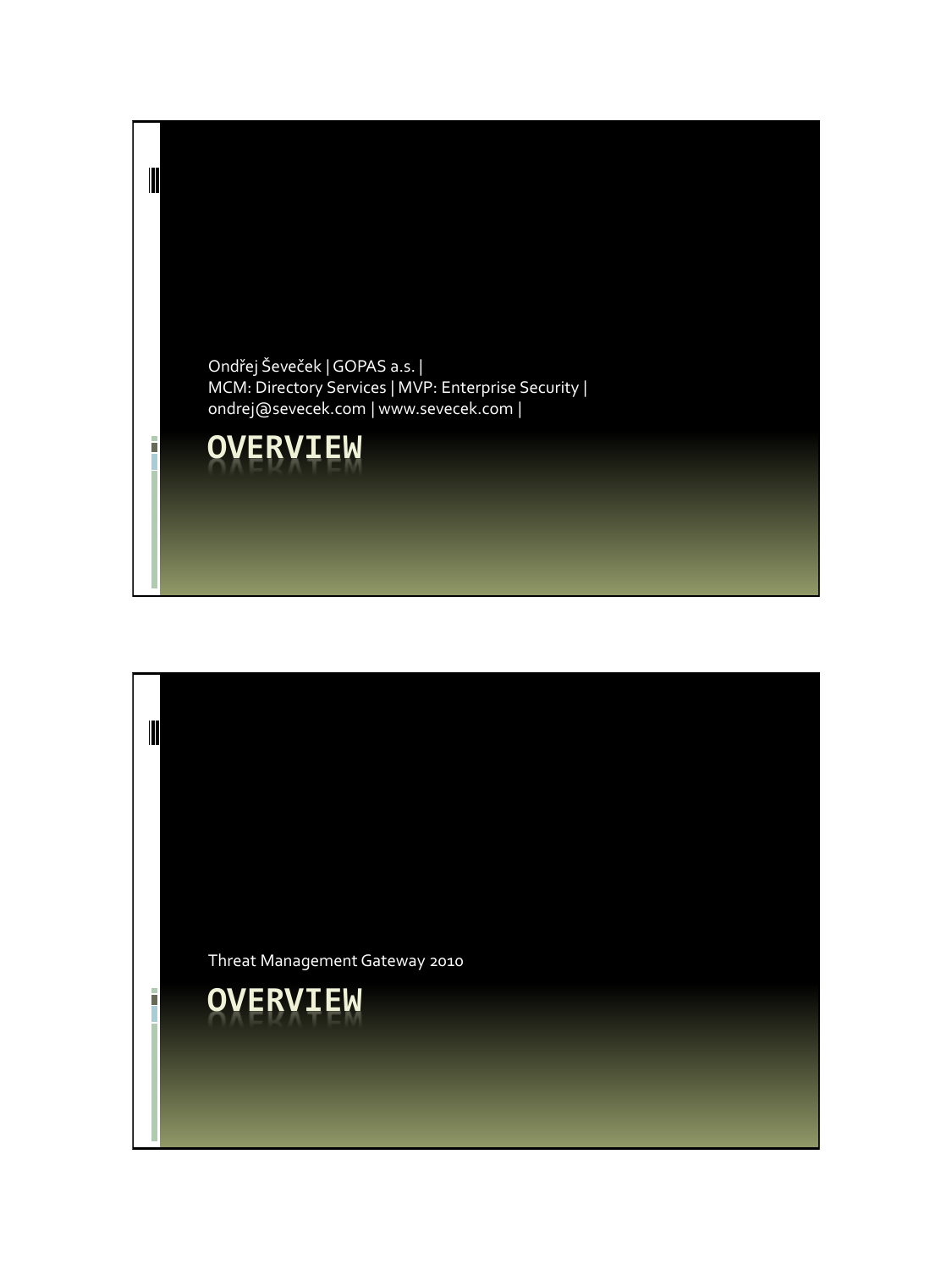

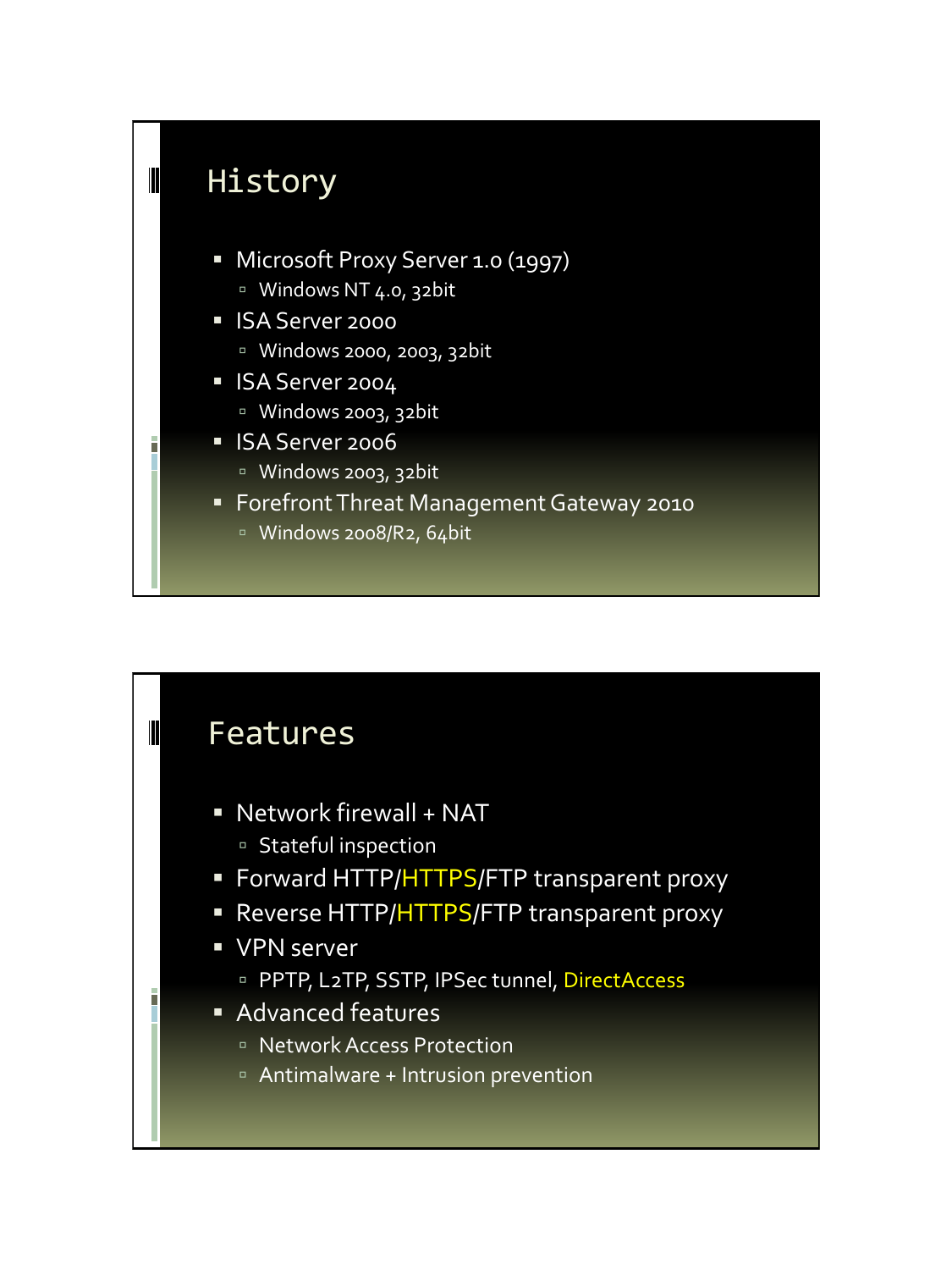

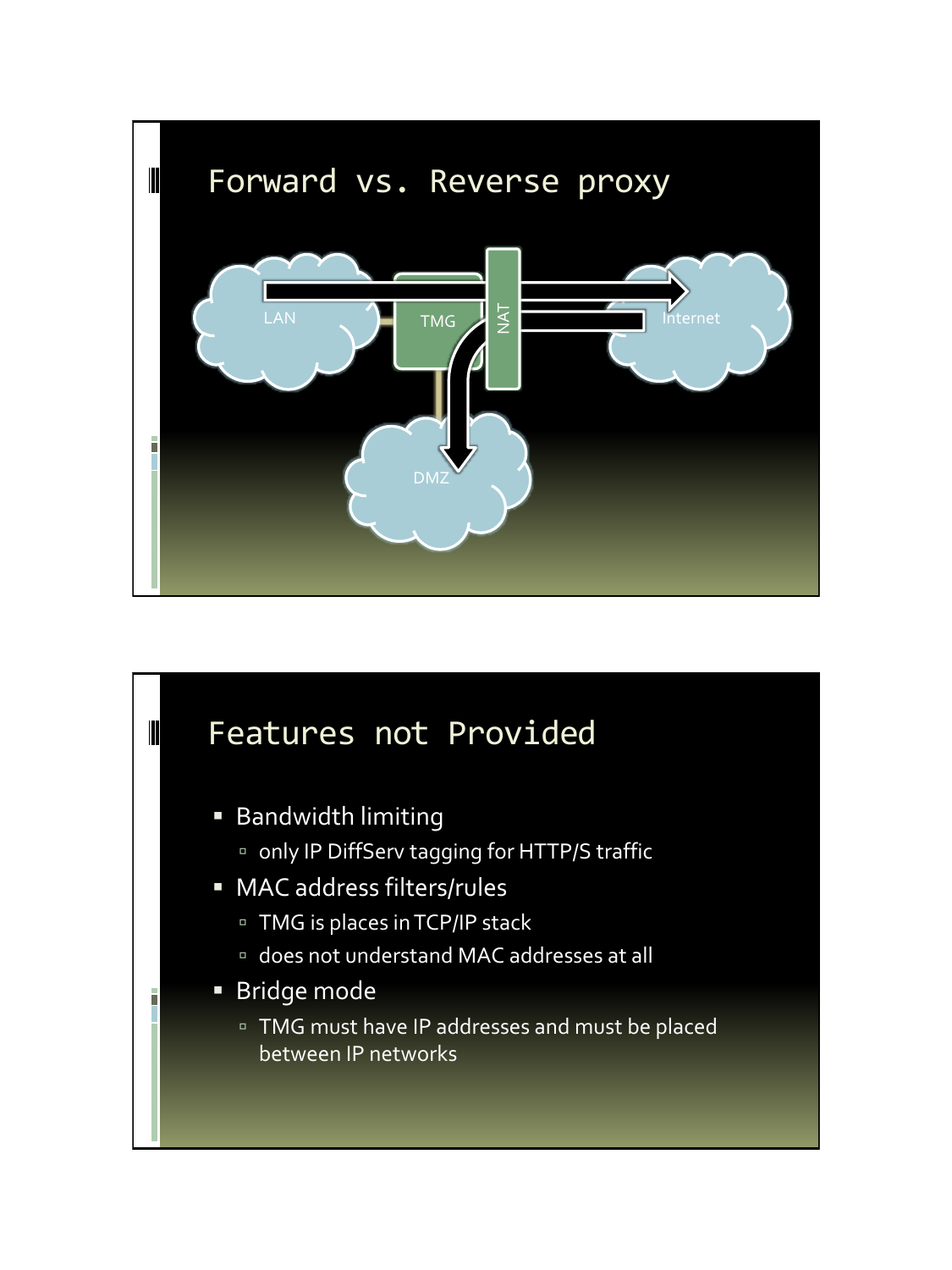

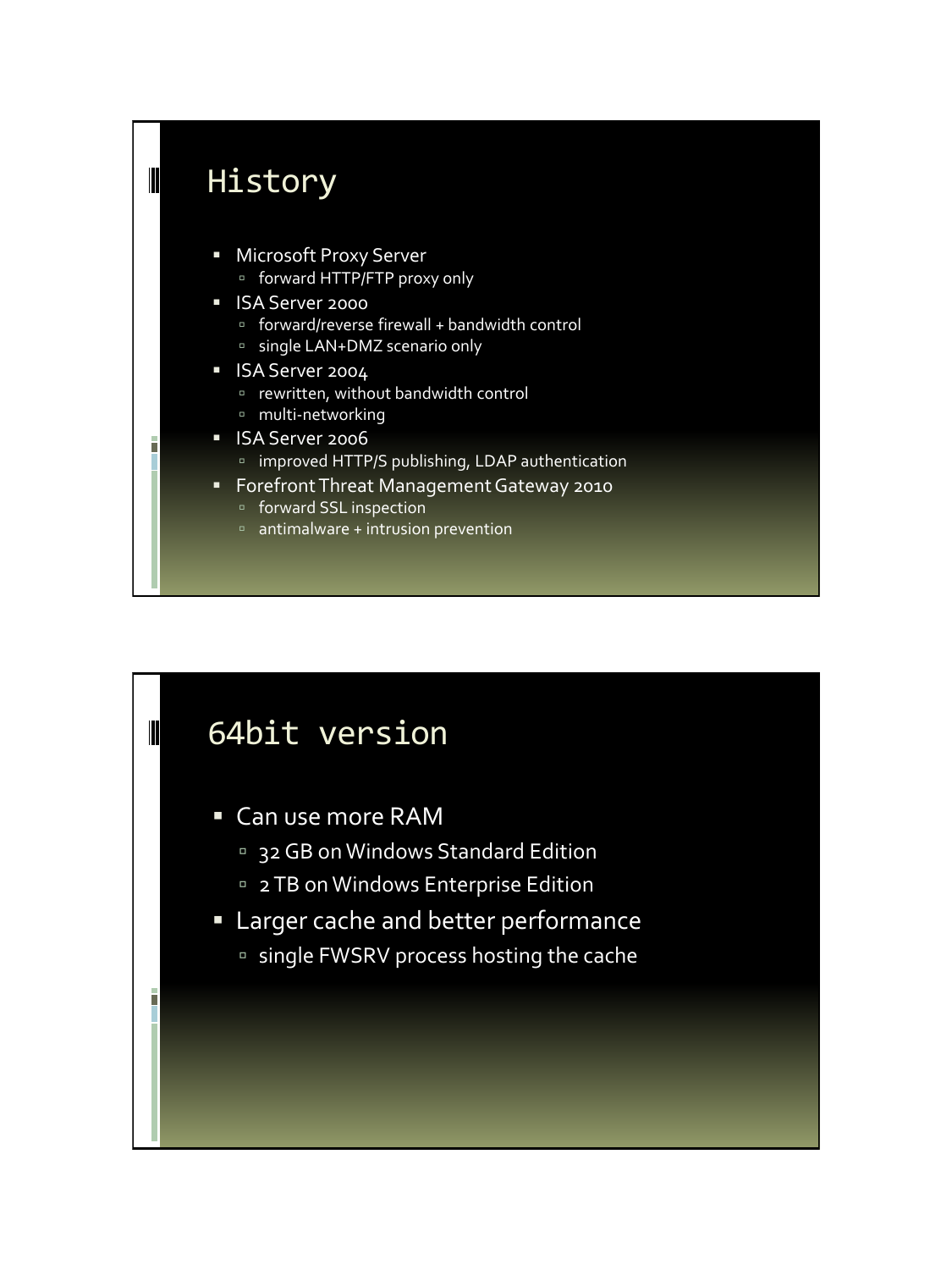

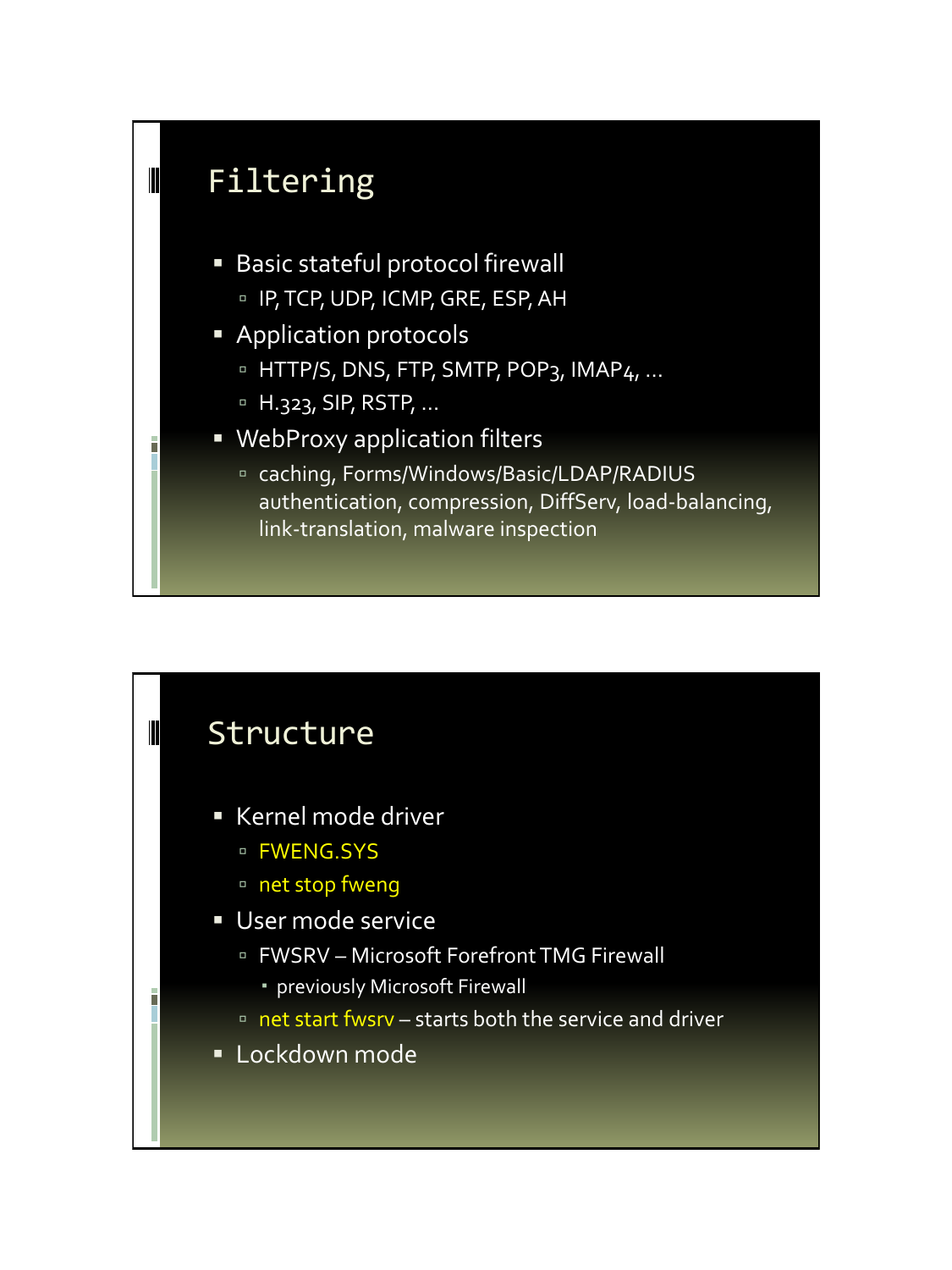

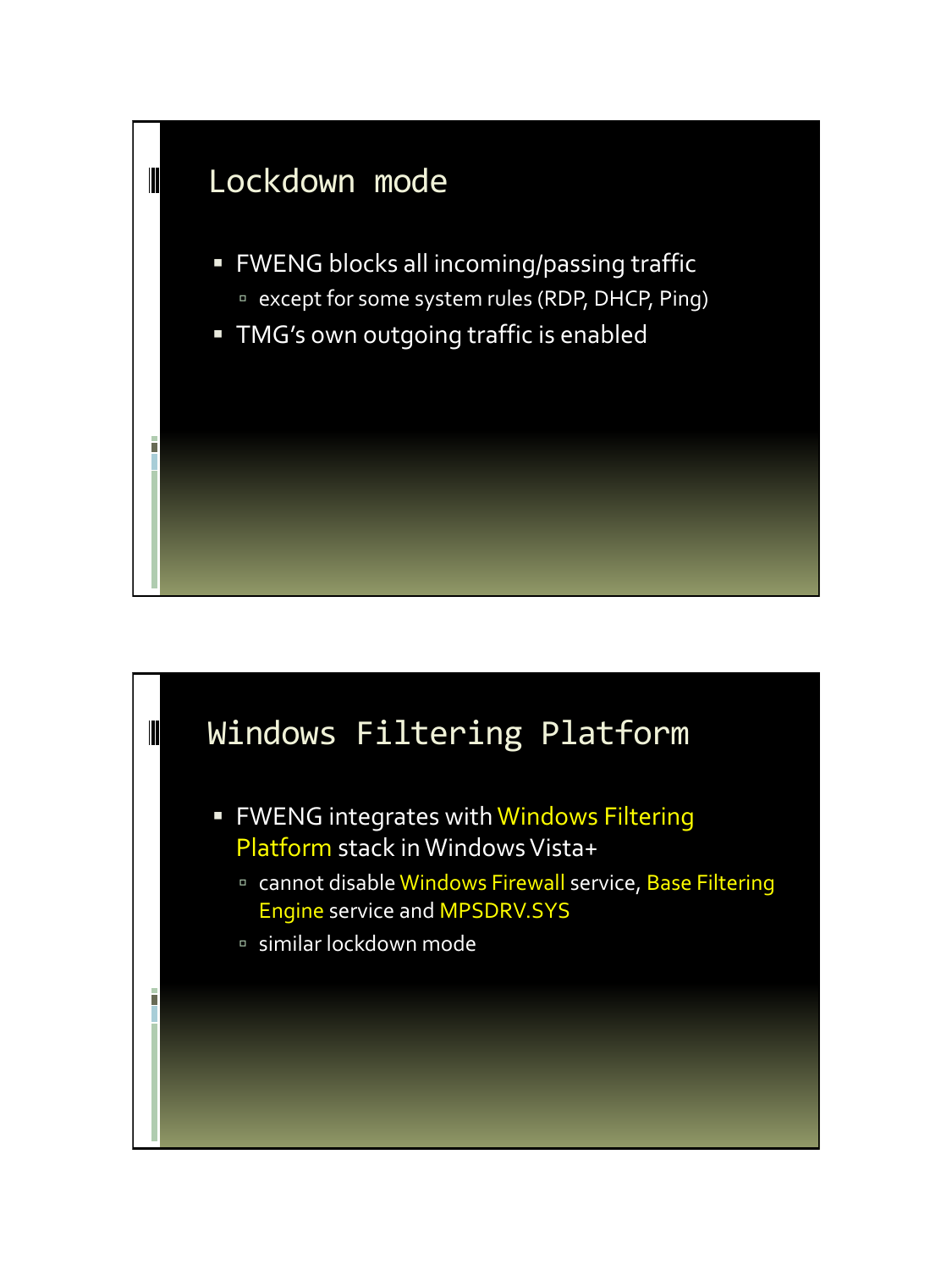

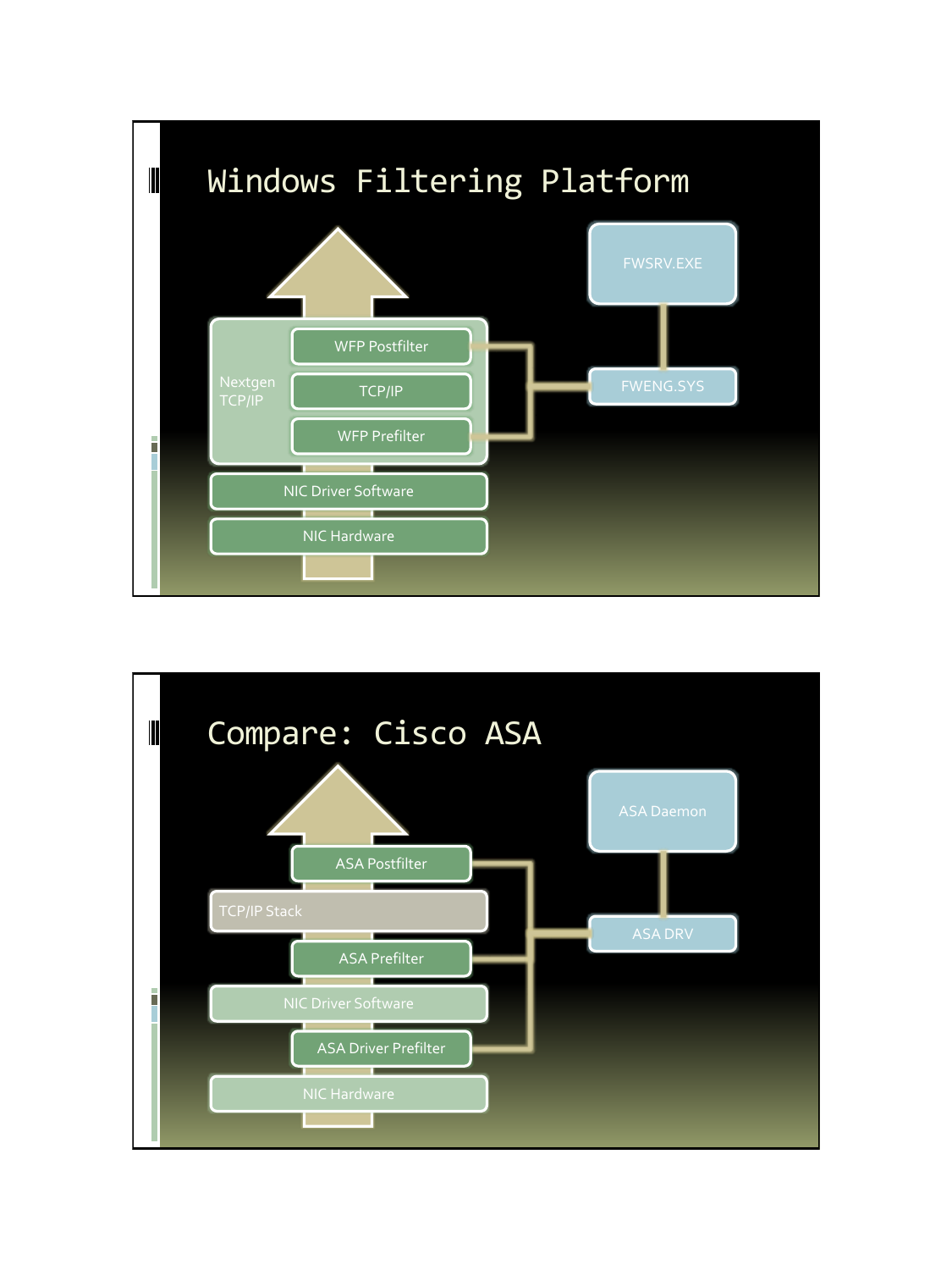

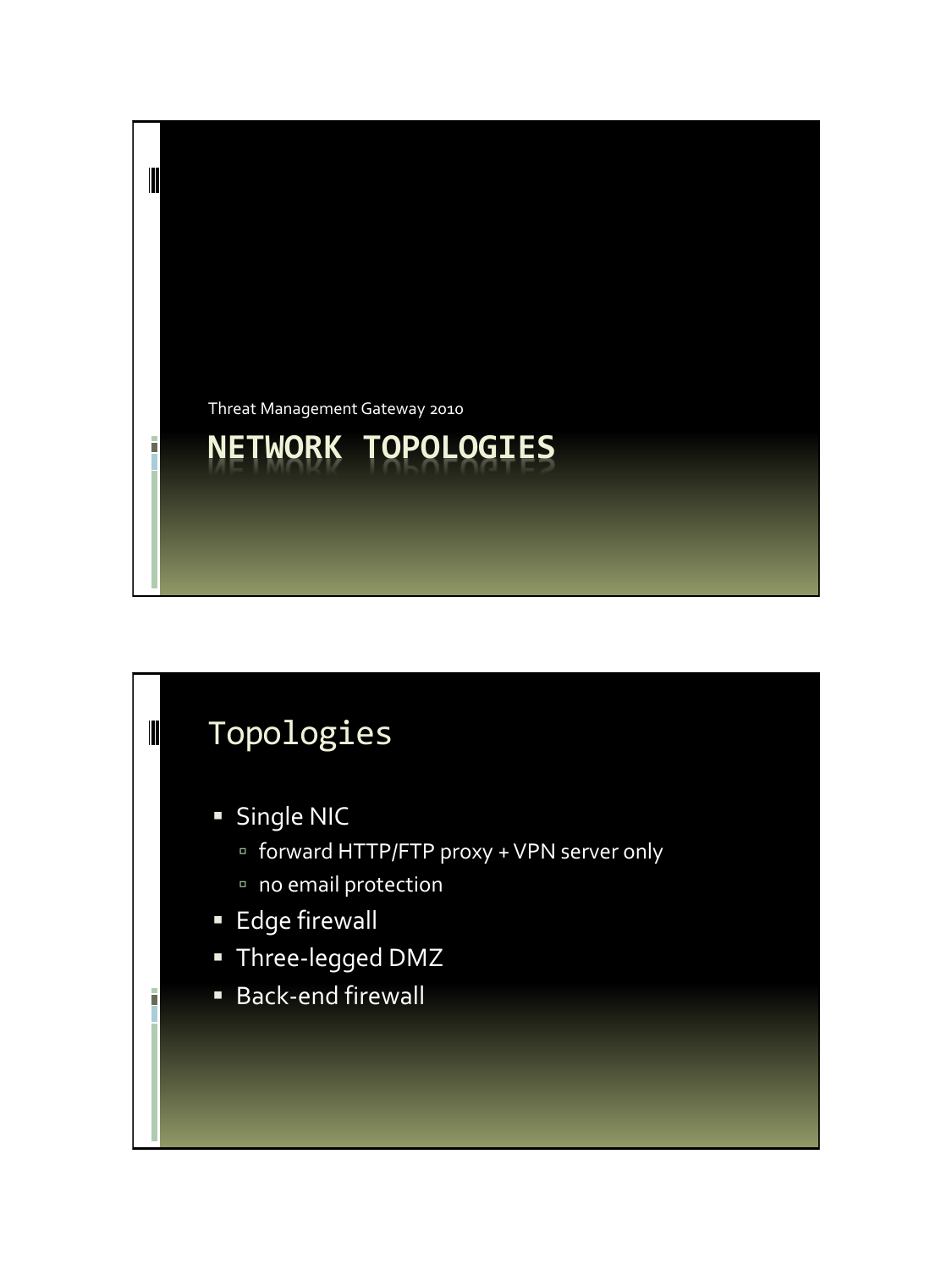

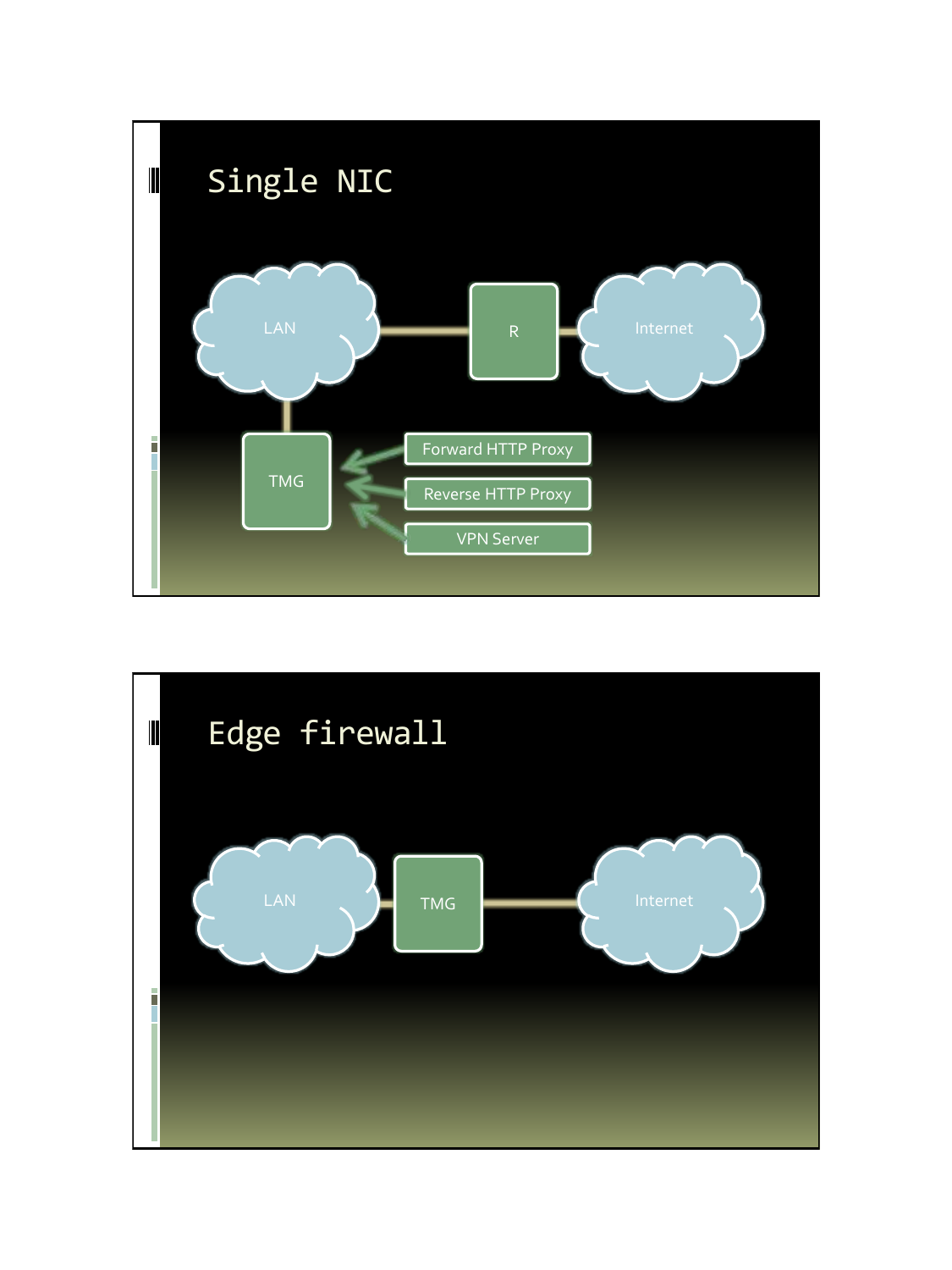

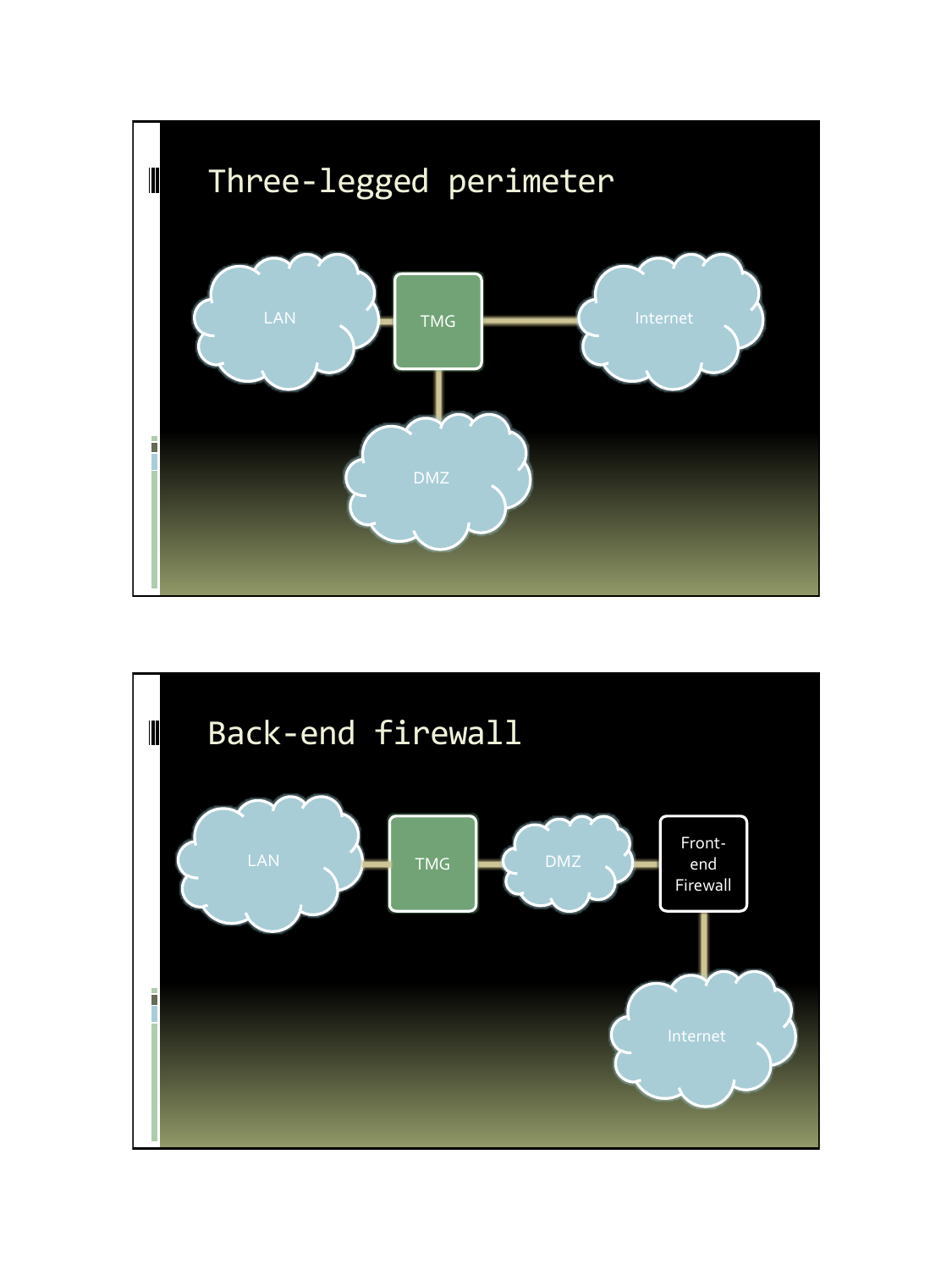

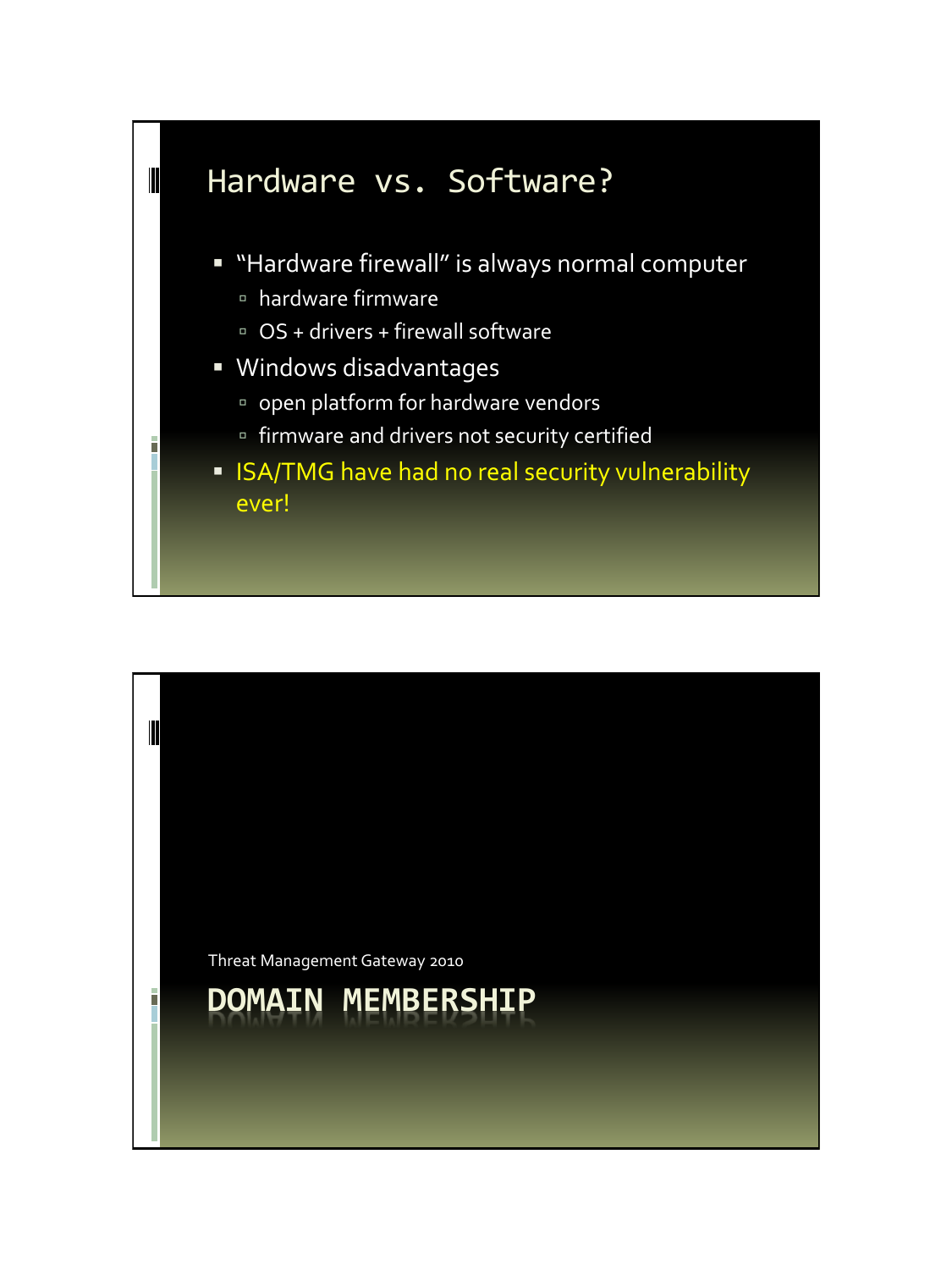## Member of domain  $\blacksquare$  Full feature set forward proxy Windows authentication (seamless) firewall client (without mirrored accounts) Kerberos constrained delegation Protocol transition for certificate/smart card logon Can authenticate users simply against AD **If compromised, the attacker is member of Users** group on all internal resources

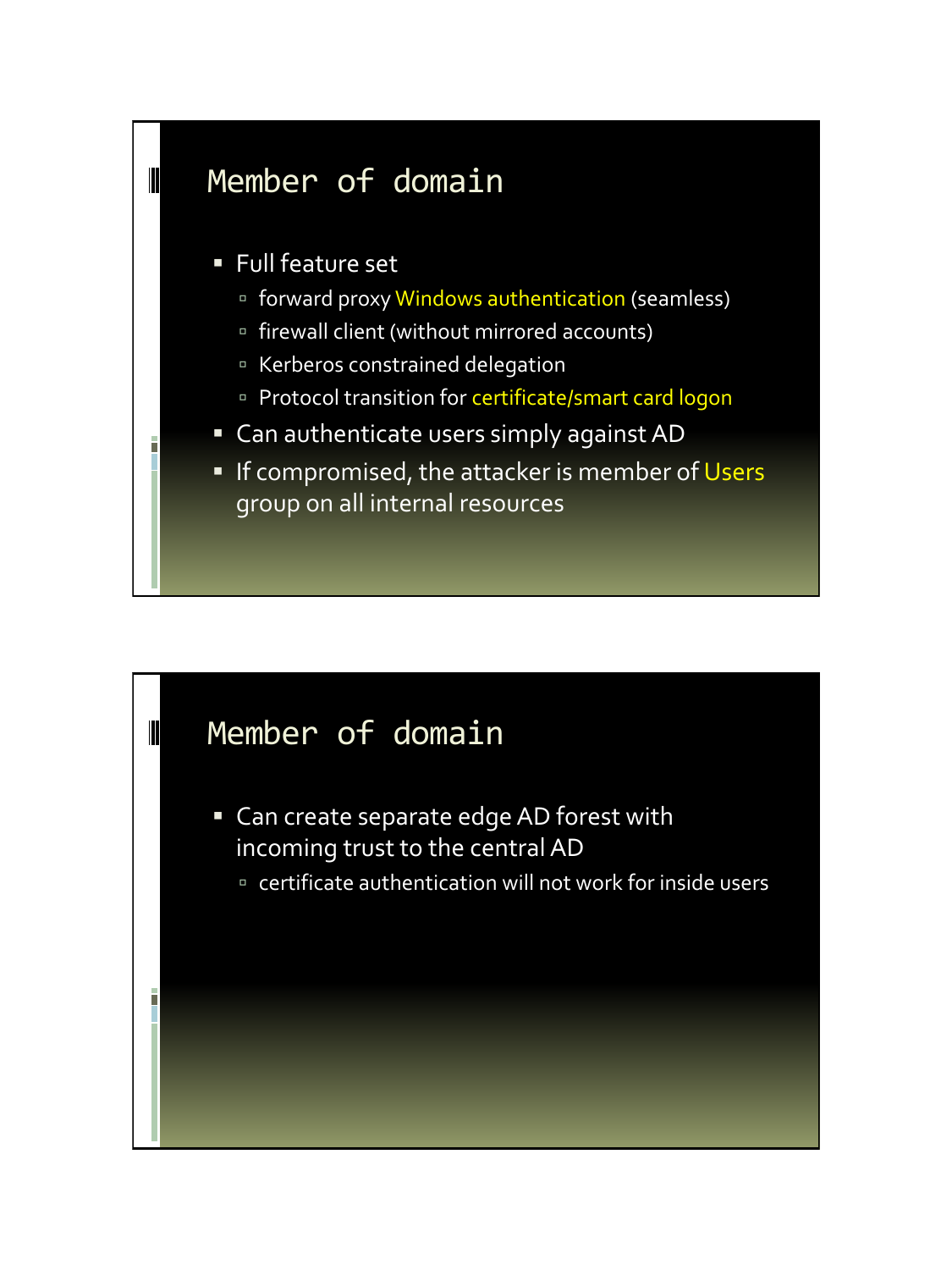

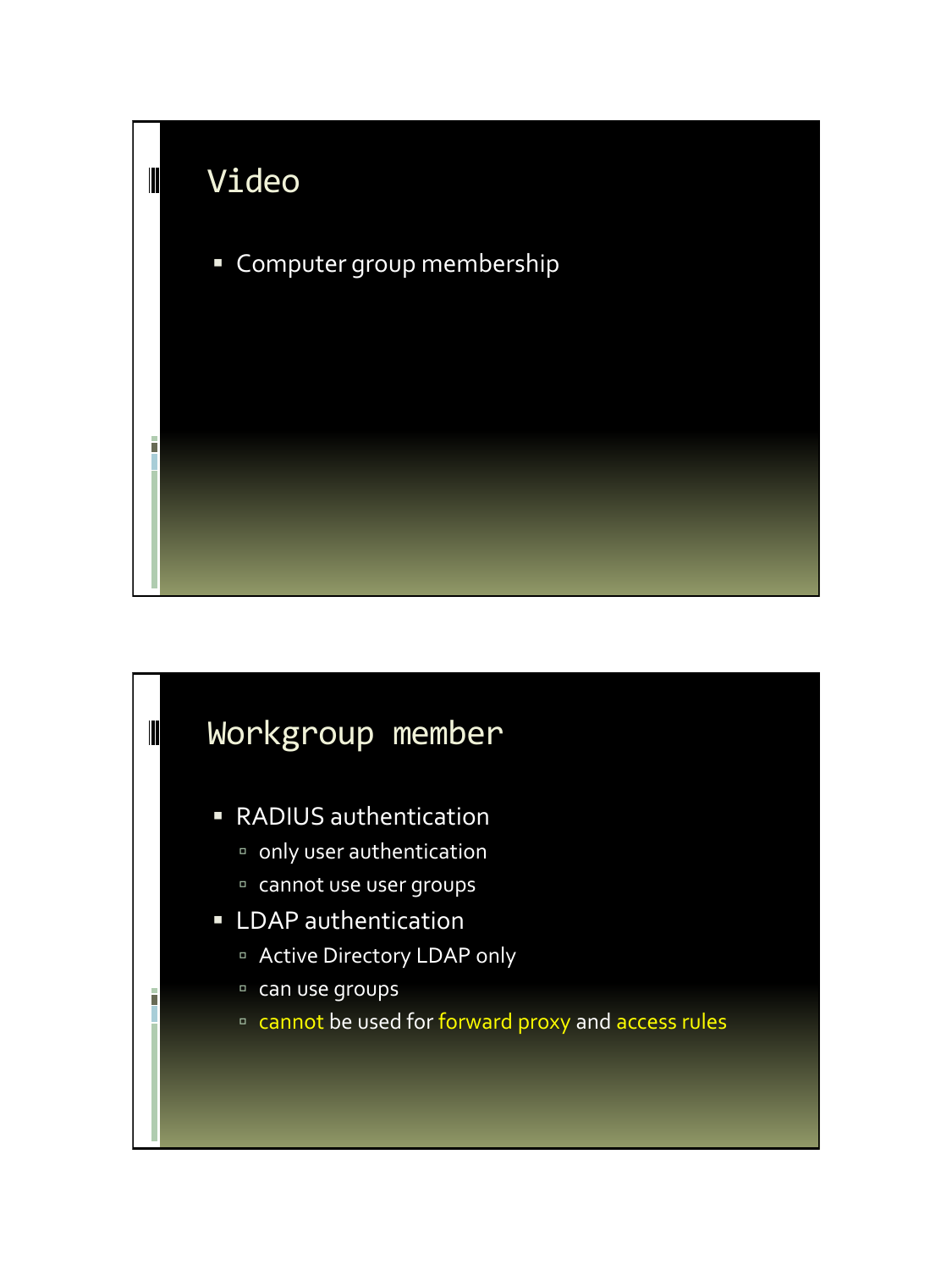

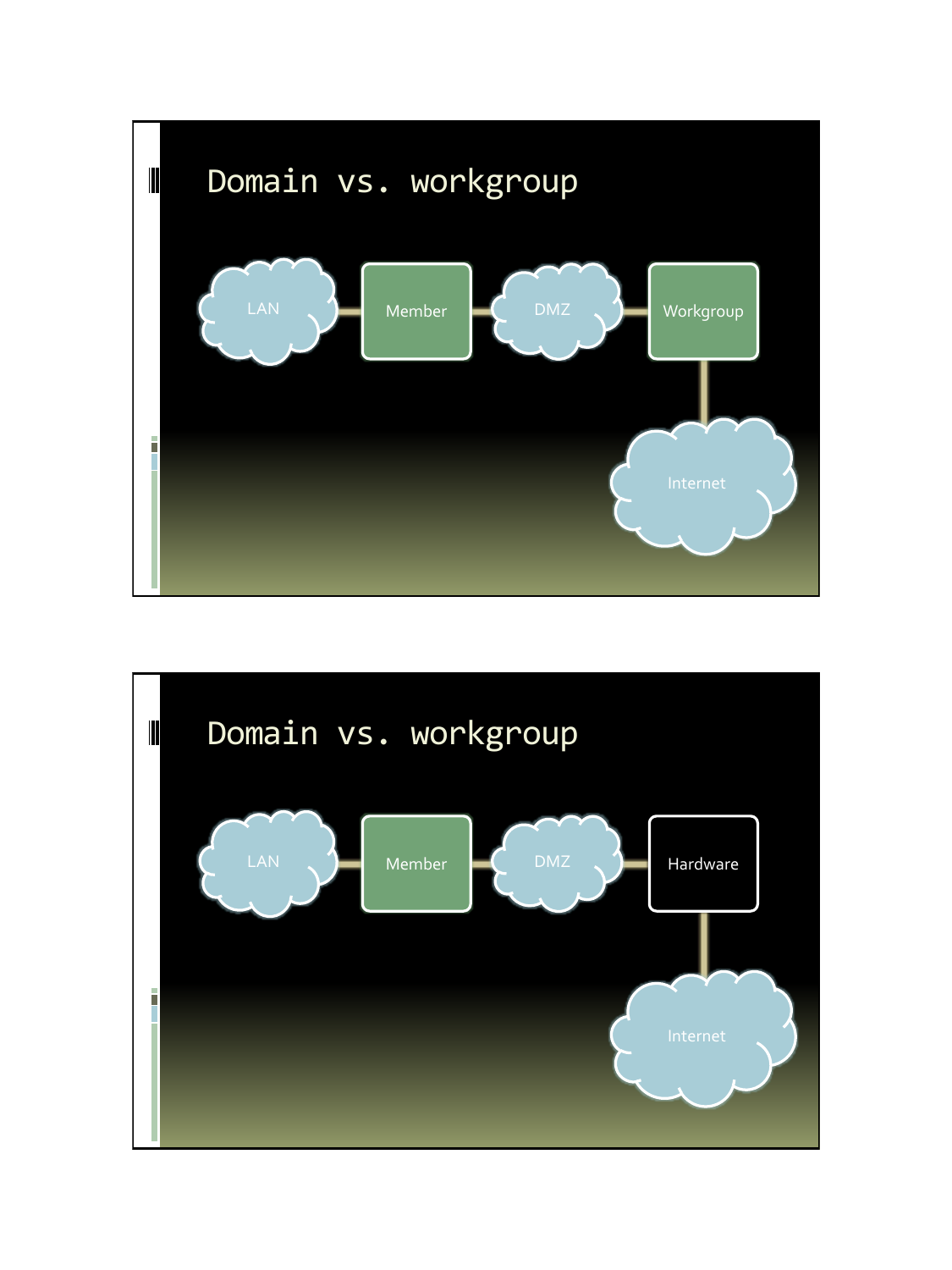

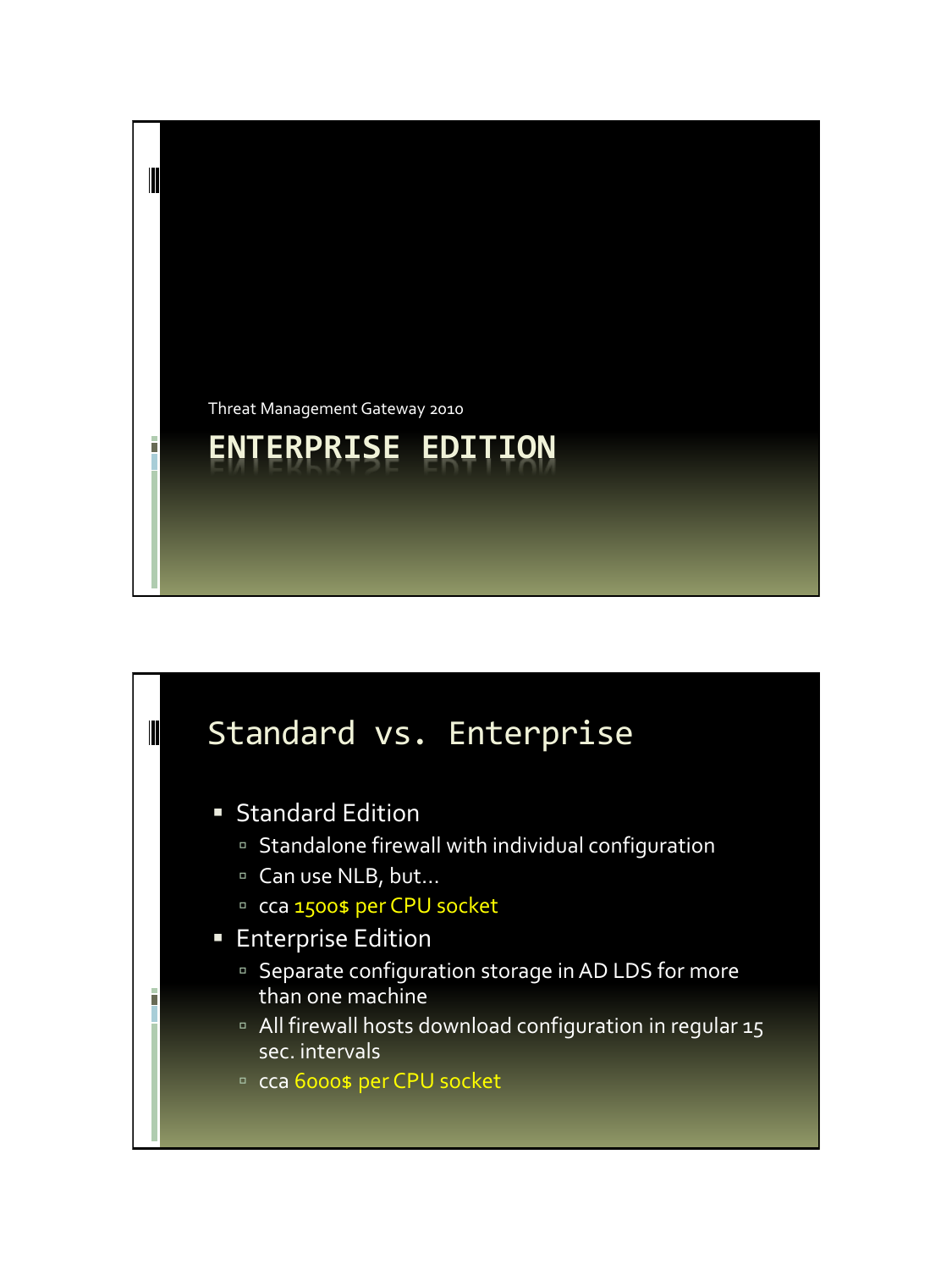